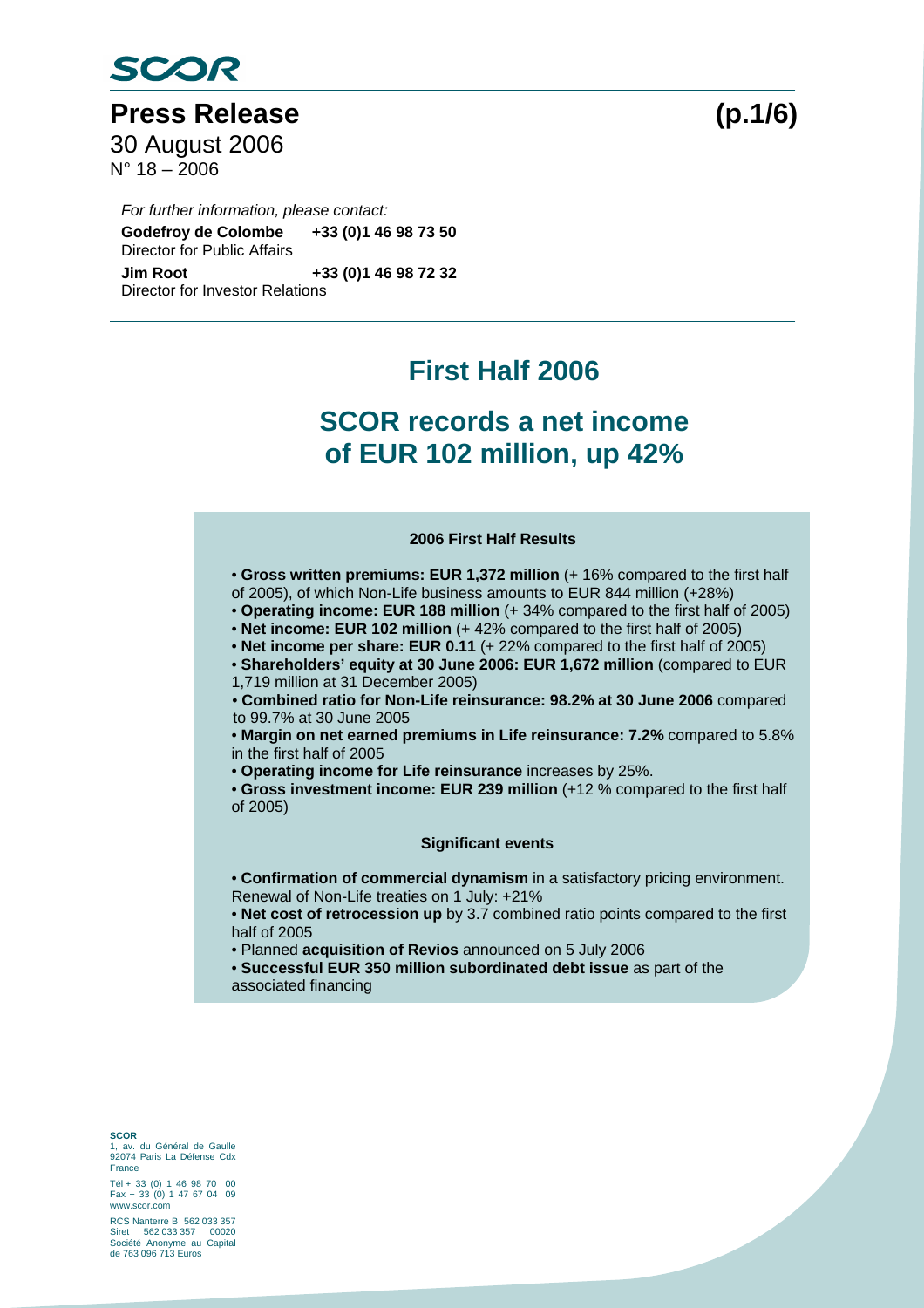The Board of Directors meeting of 29 August 2006, chaired by Denis Kessler, approved SCOR's 2006 first half accounts. These accounts are presented excluding any impact from the acquisition of Revios, announced on 5 July 2006.

### **1. Sharp increase in business and income is confirmed**

In the first half of 2006, the Group's global gross written premiums (Life and Non-Life), expressed in terms of gross written premiums, stand at EUR 1,372 millions, up 16% compared to the first half of 2005. This increase is due on the one hand to strong growth in Property & Casualty and liability reinsurance, with regard to Treaties (+26%) and Large Corporate Accounts (+24%), and on the other hand to the stability of Life reinsurance business.

**Operating income** for the first half of 2006 stands at EUR 188 million, up 34% compared to the first half of 2005. This is distributed between a Non-Life operating income of EUR 153 million and a Life operating income of EUR 35 million.

**Net income after tax** in the first half of 2006 is EUR 102 million, up 42%.

**Shareholders' equity** at 30 June 2006 was EUR 1,672 million, recording a slight decrease of 2.7%, representing EUR 47 million, compared to 31 December 2005. This is principally due to the following factors:

- the payment of a EUR 48 million dividend for 2005 on 19 May 2006;
- a net income of EUR 102 million for the 2006 first half;
- a negative translation differential for the increased Euro value of the shareholders' equity of our mainly North American subsidiaries in the sum of EUR - 34 million following the fall of the US Dollar.
- the variation in unrealised capital gains and losses on available for sale (AFS) securities, net of shadow accounting and deferred taxes in the sum of EUR - 49 million;
- the purchase of shares on the Group's own account in the sum of  $EUR 18$  million, to cover the share attribution plans.

Permanent capital, which includes shareholders' equity and long-term debts, amounts to EUR 2,392 million.

The Group's **global cash-flow is positive** for the first half of 2006, standing at EUR 69 million.

**Net liabilities relating to contracts**, which include technical reserves on insurance contracts as well as liabilities linked to financial contracts net of retrocessions, reach EUR 8,642 million at 30 June 2006, compared to EUR 8,758 million at 31 December 2005. This slight apparent decrease is due to a translation differential. At constant exchange rates, net liabilities relating to contracts are up by 1.9%.

**SCOR**  1, av. du Général de Gaulle 92074 Paris La Défense Cdx France

Tél + 33 (0) 1 46 98 70 00 Fax + 33 (0) 1 47 67 04 09 www.scor.com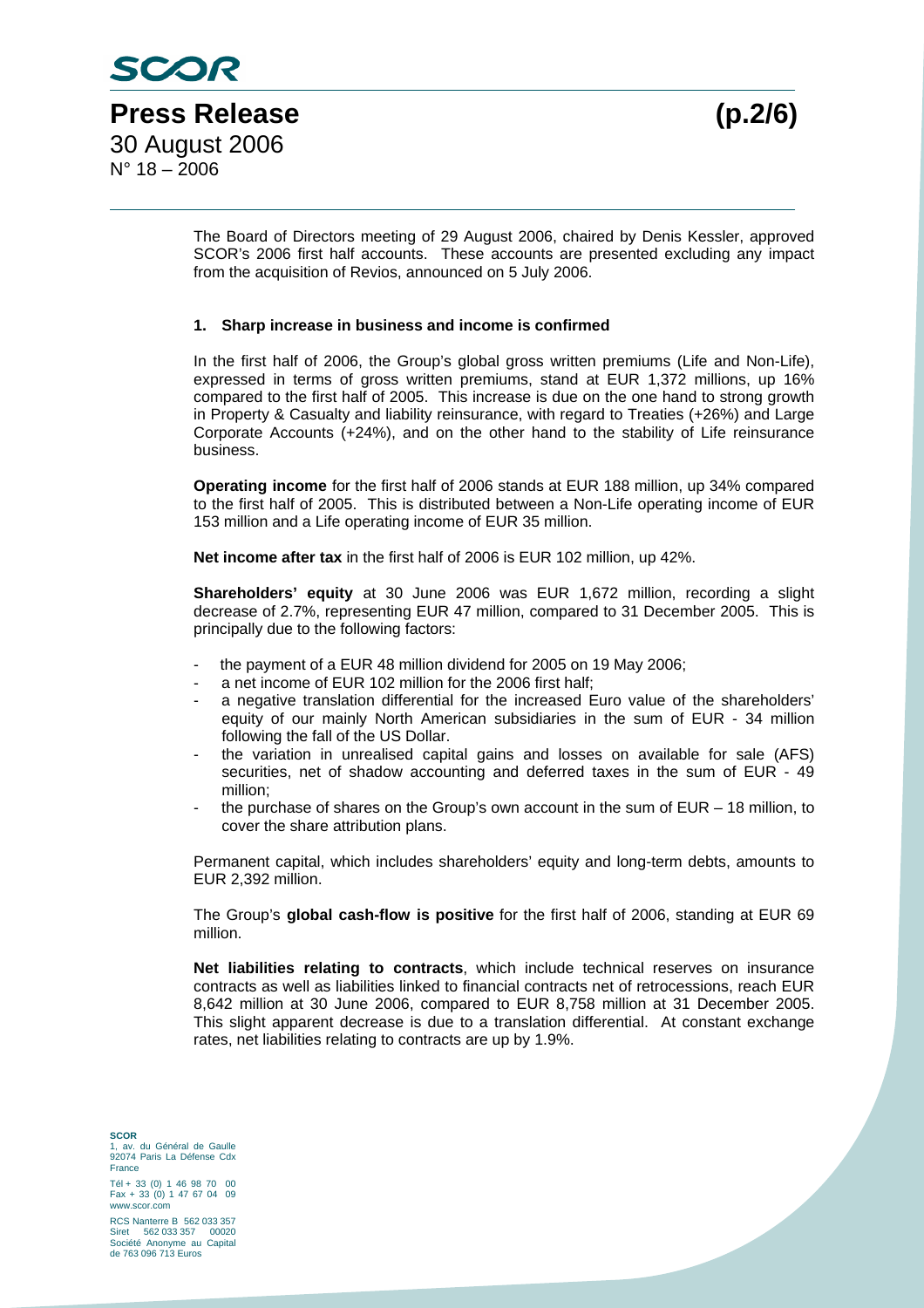Group **overheads** stand at EUR 105 million. Relative to premiums, the Group's **cost ratio**  has improved, standing at 7.7% in the first half of 2006 compared to 8.7% in the first half of 2005.

#### **2. Results by line of business**

2.1. In **Non-Life reinsurance** (Property & Casualty Treaties, Large Corporate Accounts and Specialties reinsurance), premium income reaches EUR 844 million in the first half of 2006, up by 28% compared to the first half of 2005.

The dynamic observed during the Non-Life treaty renewals in Europe at 1 January 2006, where written premiums were up by 25%, continued during the Non-Life treaty renewals on 1 April 2006 (Asian and Indian markets), with an increase of 23% in the written premium amount, and during the Non-Life treaty renewals on 1 July 2006 (mainly the Middle East) with an increase of 21% in the written premium amount.

Large corporate accounts business is up by 24% in the first half of 2006 compared to the first half of 2005.

In total, Non-Life business in Europe is up by 34% in the first half of 2006 compared to the first half of 2005 with gross written premiums of EUR 502 million. In Asia, gross written premiums reach EUR 225 million (+ 14%). In North America, gross written premiums rise to EUR 117 million (+ 38 %).

The **combined ratio for Non-Life reinsurance business** stands at 98.2% (including CRP) in the first half of 2006, compared to 99.7% (including CRP) for the first half of 2005. Excluding CRP, a run-off subsidiary, the combined ratio amounts to 97.7% in the first half of 2006 compared to 97.2% in the first half of 2005.

This ratio records the increase in retrocession costs (net of losses, commissions and reinstatement premiums). For the first half of 2006, the net cost of retrocession was 5.8 Combined Ratio Points, compared to 2.1 Combined Ratio Points for the same period in 2005.

2.2. Gross written premiums in **Life reinsurance** reach EUR 528 million in the first half of 2006, stable compared to the first half of 2005. Life reinsurance business is expanding in Europe, Canada and Asia. In the United States, business remains affected by the Group's rating.

Life reinsurance operating income reaches EUR 35 million for the first half of 2006, compared to EUR 28 million for the first half of 2005, representing an increase of 25%.

#### **3. Active investment management has led to an increase in the contribution made by investment income in a more volatile financial market environment**

**Investment income** for the first half of 2006 stands at EUR 239 million, compared to EUR 214 million in the first half of 2005, representing an increase of 12%.

**SCOR**  1, av. du Général de Gaulle 92074 Paris La Défense Cdx France

Tél + 33 (0) 1 46 98 70 00 Fax + 33 (0) 1 47 67 04 09 www.scor.com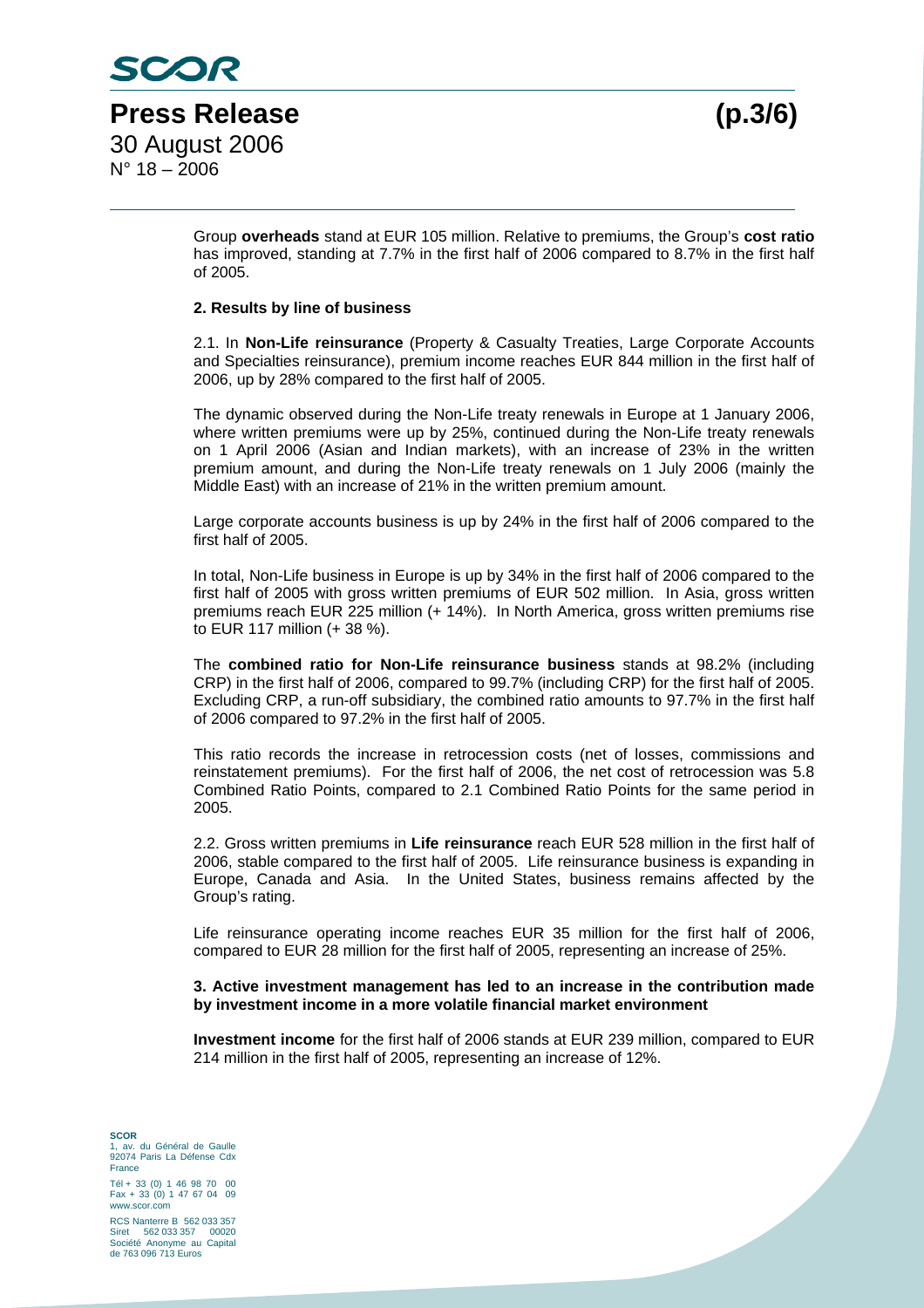In the first half of 2006, investment income is distributed as follows: EUR 173 millions in investment products (up 9% compared to the first half of 2005), EUR 22 million in changes in fair value by income (compared to EUR 29 million in the first half of 2005) and EUR 47 million in capital gains from disposals net of writedowns (compared to EUR 18 million in the first half of 2005). This investment result includes a slight foreign exchange loss of EUR -3 million.

At 30 June 2006, investments reach EUR 9,199 million, compared to EUR 9,635 million at 31 December 2005. Investments at 30 June 2006 are distributed as follows: bonds (54%), cash and equivalents (19%), loans and receivables (14%), shares (10%) and real estate (3%).

\*\*\*

Denis Kessler, Chairman and Chief Executive Officer, said:

*"The First Half Results confirm the pertinence of the strategy that we have been following*  for the past four years: solvency and profitability have been fully restored. The return to *controlled business expansion has been confirmed by the renewals and the increase in premium income. All of the Group's centres of activity - life and non-life reinsurance and investment activity - have contributed to the results.* 

*The emphasis within the SCOR Group is now on the deepening and widening of risk*  management in all areas. Whether in underwriting policy, retrocession, investment *management, capital allocation and capital structure, or the monitoring of major natural, technological, social and medical risks, the SCOR Group is doing everything in its power to control its exposures, optimise the diversification of its portfolio and fine tune its hedging in order to strengthen its solvency."* 

**SCOR**  1, av. du Général de Gaulle 92074 Paris La Défense Cdx France

Tél + 33 (0) 1 46 98 70 00 Fax + 33 (0) 1 47 67 04 09 www.scor.com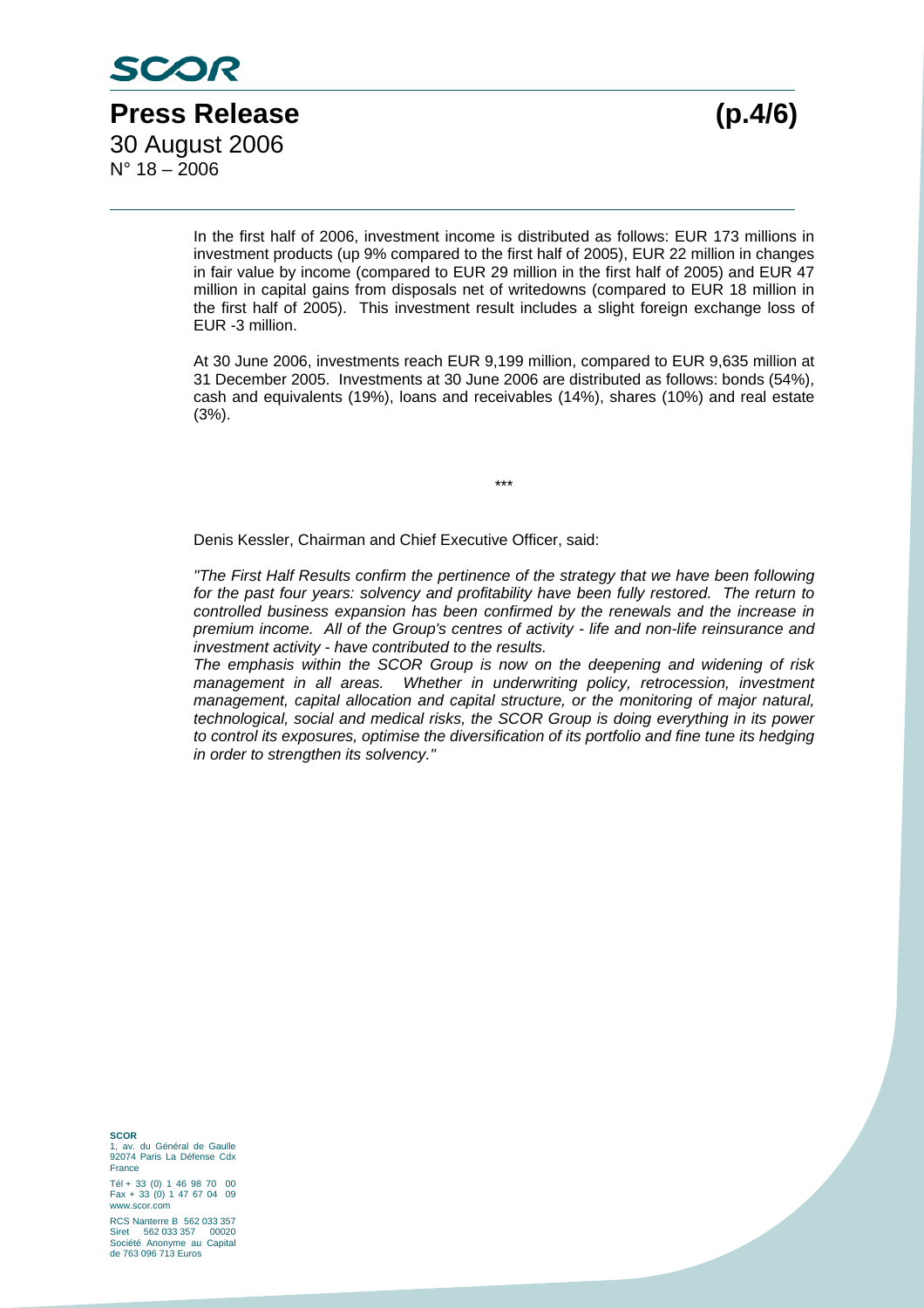#### **Consolidated key figures under IFRS**

| In EUR millions<br>(at current exchange rates)                                  | 30 June 2005                | 30 June 2006                 | Variation                           |
|---------------------------------------------------------------------------------|-----------------------------|------------------------------|-------------------------------------|
| Gross written premiums<br>Net earned premiums<br>Operating income<br>Net income | 1,184<br>1,083<br>140<br>72 | 1,372<br>1,177<br>188<br>102 | $+16%$<br>$+9%$<br>$+34%$<br>$+42%$ |
| In EUR millions<br>(at current exchange rates)                                  | 31 December<br>2005         | 30 June 2006                 | Variation                           |
| Net liabilities relating to contracts<br>Investments<br>Shareholders' equity    | 8,758<br>9,635<br>1,719     | 8,642<br>9,199<br>1,672      | $-1.3%$<br>$-4.5%$<br>$-2.7%$       |
| In EUR                                                                          | 30 June 2005                | 30 June 2006                 | Variation                           |
| Net earnings per share<br>Book value per share                                  | 0.09<br>1.77                | 0.11<br>1.75                 | $+22%$<br>- 1%                      |
|                                                                                 |                             |                              |                                     |

### **2006 communications timetable**

2006 Third Quarter Results 8 November 2006

Certain statements contained herein are forward-looking. These statements provide current expectations of future events based on certain assumptions and include any statement that does not directly relate to a historical fact or current fact. Forward-looking statements typically are identified by words or phrases such as "anticipate", "assume", "believe", "continue", "estimate", "expect", "foresee", "intend", "may increase" and "may fluctuate" and similar expressions or by future or conditional verbs such as "will", "should", "would" and "could." These forward-looking statements involve known and unknown risks, uncertainties and other factors, which may cause SCOR's actual results, performance, achievements or prospects to be materially different from any future results, performance, achievements or prospects expressed or implied by such statements. Such factors include, among others: the impact of future investments, acquisitions or dispositions, and any delays, unexpected costs or other issues experienced in connection with any such transaction; cyclicality of the reinsurance industry; changes in general economic conditions, particularly in our core markets; uncertainties in estimating reserves; the performance of financial markets; expected changes in our investment results as a result of the changed composition of our investment assets or changes in our investment policy; the frequency, severity and development of insured claim events; acts of terrorism and acts of war; mortality and morbidity experience; policy

**SCOR**  1, av. du Général de Gaulle 92074 Paris La Défense Cdx France

Tél + 33 (0) 1 46 98 70 00 Fax + 33 (0) 1 47 67 04 09 www.scor.com